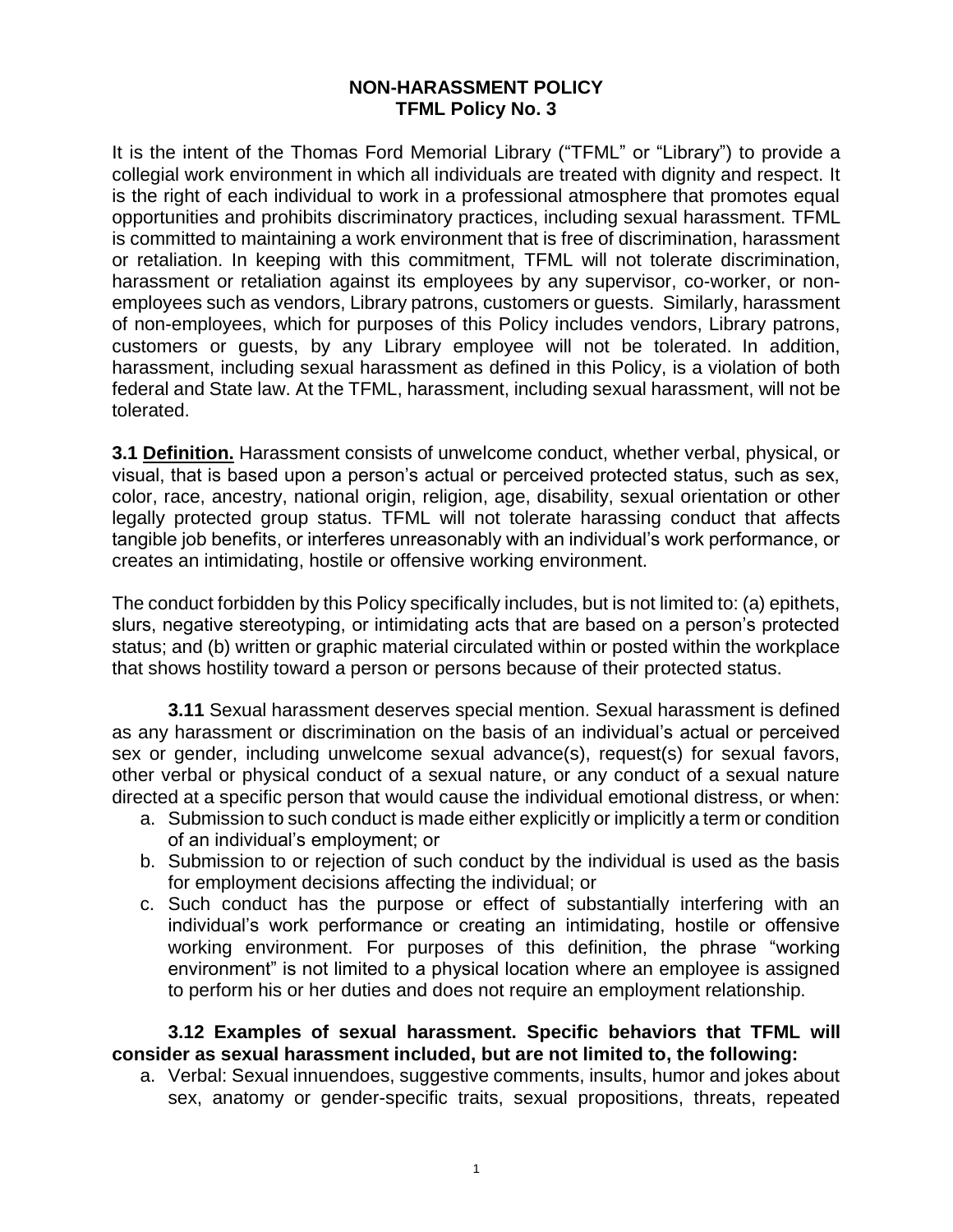requests for dates, or statements about other employees, even outside their presences, of a sexual nature.

- b. Non-Verbal: Suggestive or insulting sounds (whistling), leering, obscene gestures, or sexually suggestive bodily gestures, "catcalls," "smacking," or "kissing" noises.
- c. Visual: Posters, signs, emails, printed materials, objects, or slogans of a sexual nature, viewing pornographic materials or websites.
- d. Physical: Touching, unwelcome hugging or kissing, pinching, brushing the body, any coerced sexual act or actual assault.
- e. Texts/Electronic: "Sexting" (electronically sending messages with sexual content, including images, pictures or video), the use of sexually explicit language, harassment, cyber stacking and threats via all forms of electronic communications (email, text/picture/video messages, intranet/on-line, postings, blogs, instant messages and social network platforms like Facebook, Twitter, or others).

**3.13 Supervisor Responsibility.** Each supervisor has the responsibility to maintain his or her workplace free from harassment. This duty includes informing all employees, as well as any other non-employee, of the substance of this Policy and assuring them that prompt action will be taken in response to claims of harassment, including remedial action when circumstances dictate. Each supervisor must also lead by example and refrain from engaging in any inappropriate conduct or behavior outlined in this Policy. If a supervisor receives a complaint of harassment directly from an employee or a nonemployee or becomes aware of such conduct, the complaint shall be immediately reported to the Library Director, or her/his designee, as provided below.

**Individual Responsibility.** All TFML employees and non-employees are responsible to help assure that harassment is avoided. In the event that an employee or non-employee has a complaint concerning sexual or another type of harassment, or is aware that such conduct may be occurring, then the employee or non-employee should immediately report the complaint or incident as soon as possible to his or her direct supervisor, any other supervisor, or to the Library Director or her/his designee. No one making a complaint in good faith will be retaliated against, even if the complaint is not substantiated.

# **3.2 Determination of Sexual Harassment.**

A determination of sexual harassment is not limited to the usual perception of a man harassing a woman but may include members of the same gender as well as that of a woman harassing a man. The most severe and overt forms of sexual harassment are relatively easy to determine; more subtle sexual harassment depends to some extent on individual perception and interpretation. The trend in court today is to use the standard of what would offend a "reasonable person." The use of endearments such as "honey," "darling" or "sweetheart" may be objectionable to many who believe that these terms undermine authority and the ability to communicate on an equal professional level. Unacceptable behavior is not limited to the Library staff but also includes behavior directed toward or by non-employees, including vendors, Library patrons, customers or guests. Unacceptable behavior is not limited to the work place but may include workrelated social events, conferences and seminars.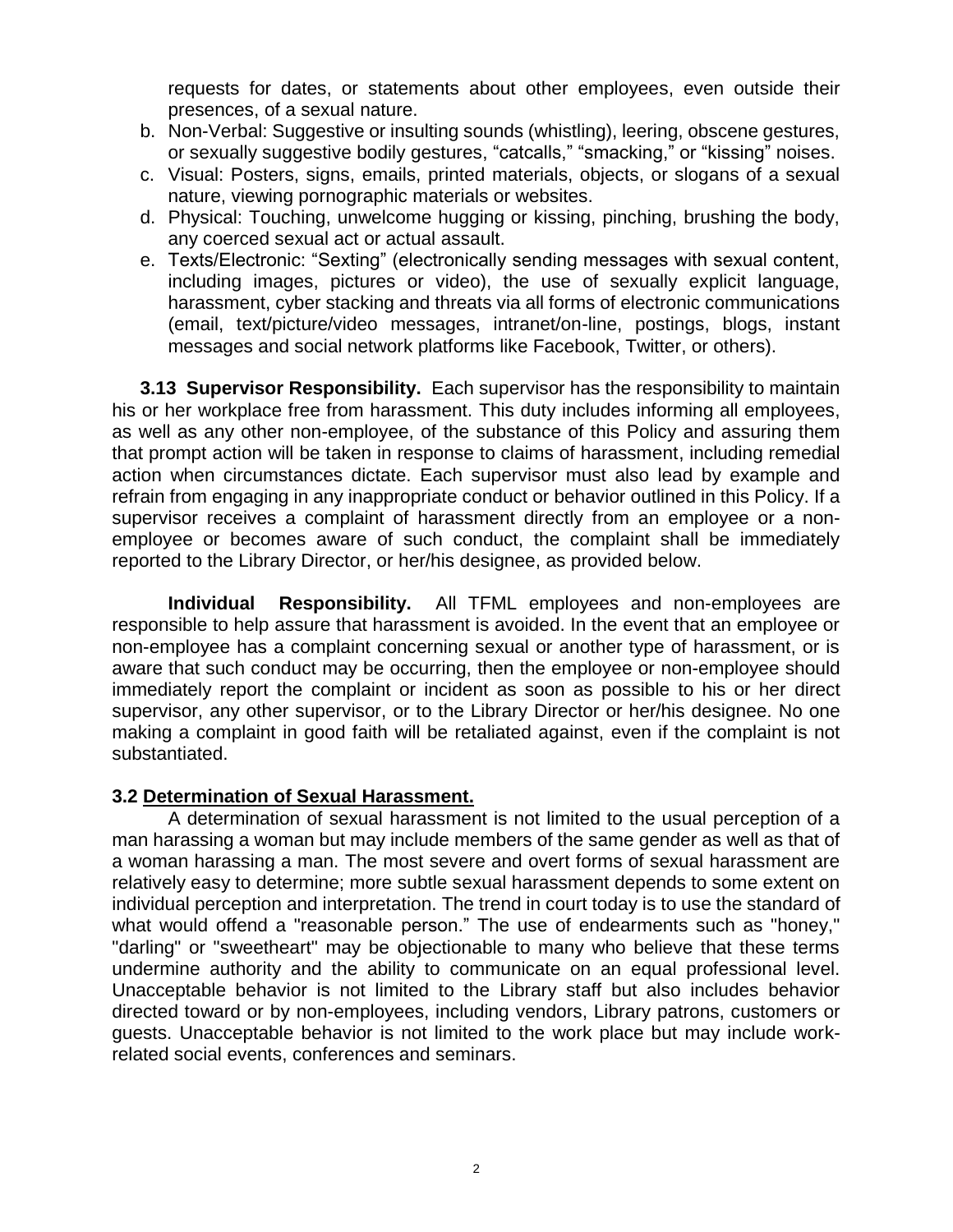# **3.3 Reporting Incidents of Harassment.**

Individuals who observe or believe that they are being harassed are encouraged to firmly and promptly notify the offender that his/her behavior is unwelcome. It is recognized that power and status disparities between an alleged harasser and a target may make such confrontation impossible. When direct communication between individuals is either ineffective or impossible, the following steps should be taken to report a harassment complaint.

**3.31 Notification of Staff:** Any incident of harassment should be reported to the Library Director, or to her/his designee, or to the employee's supervisor by the individual subjected to the unwelcome behavior as soon as possible after the occurrence(s). The individual reporting the incident may be asked to submit a complaint in writing. Following the report of the incident, TFML will conduct an investigation as provided in Section 3.4 of this Policy. If the complaint is not successfully resolved in an informal manner, a special Harassment Review Committee will be appointed by the President of the Board of Trustees to resolve the complaint.

**3.32 Director as Harasser:** If the person responsible for the unwelcome behavior is the Library Director, the person who believes that they have been subjected to harassment should report the incident(s) to the President of the Board of Trustees.

**3.33 Time-Frame for Reporting a Complaint:** Prompt reporting of complaints is encouraged so that a timely response and appropriate action may be taken. However, due to the sensitivity of these problems and because of the emotional toll harassment may have on the individual, no time limit will be instituted for reporting complaints. Late reporting of complaints will not, in and of itself, preclude the TFML from taking remedial action.

**3.34 Protection Against Retaliation:** TFML will not in any way retaliate against an individual who makes a report of harassment, nor permit any employee or Trustee to do so. Retaliation is a serious violation of this Non-Harassment Policy and should be reported immediately. Any person found to have retaliated against another individual for reporting harassment, assisting in making a complaint, cooperating in an investigation of harassment, or otherwise engaging in conduct or protected activity as defined by the Illinois Whistleblower Act and the Illinois Human Rights Act will be subject to the same disciplinary action provided for harassment offenders.

# **3.4 Investigation of the Complaint.**

**3.41 Confidentiality:** Any allegation of harassment will be promptly investigated in a confidential manner to protect the privacy of the persons involved. Confidentiality will be maintained throughout the investigatory process to the extent that it is practical and appropriate under the circumstances.

**3.42 Identification of the Investigators:** Complaints will be investigated and resolved by the appointment of a special Harassment Review Committee. Any of the following individuals may be included in the reviewing and investigation/outcome: Board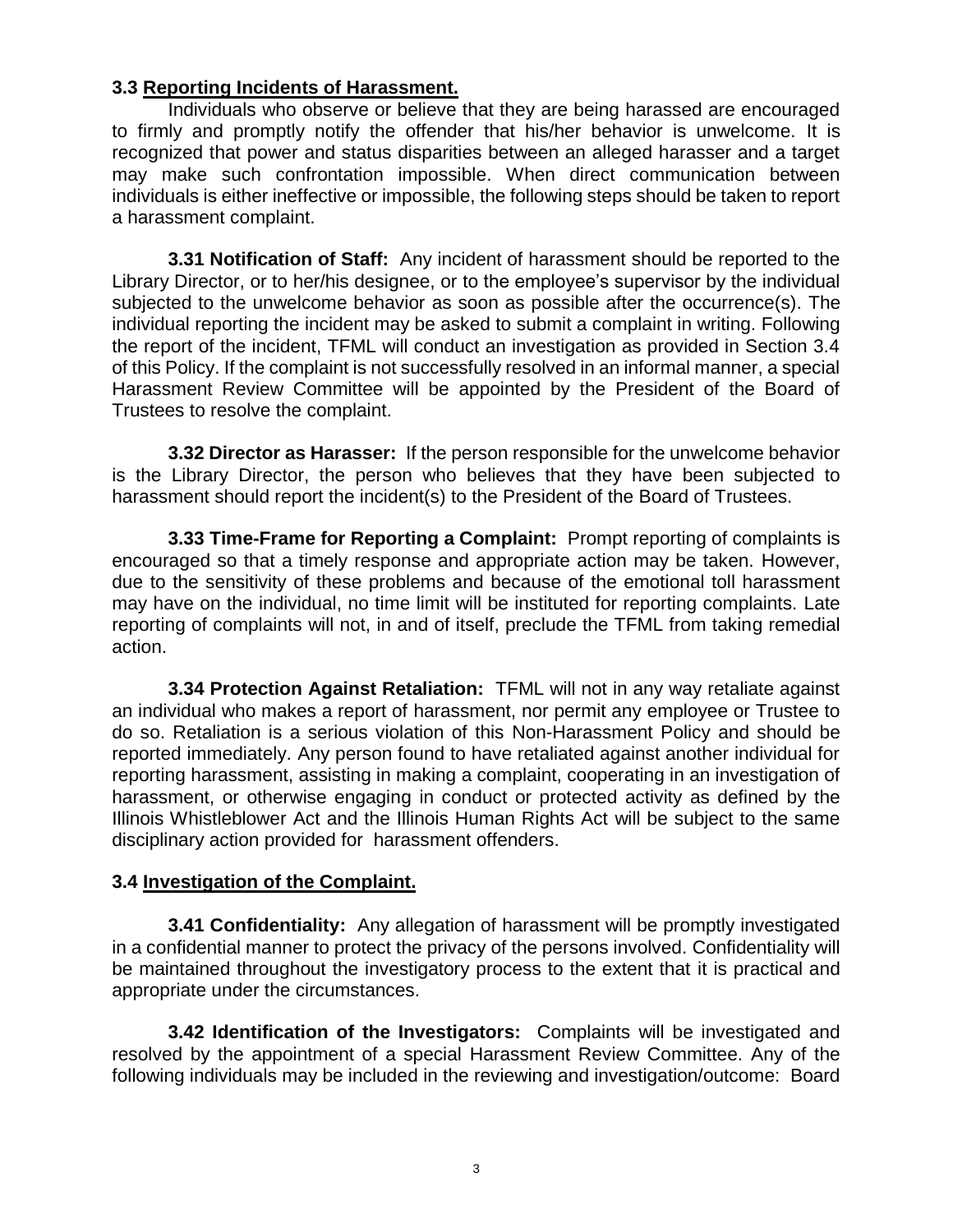President, Board members, Library Director and/or Library Attorney. In certain circumstances, the investigation may be conducted by a third party.

**3.43 Investigation Process:** In the course of pursuing the investigation, the investigator(s) will try to take the wishes of the complainant under consideration, but will thoroughly investigate the matter as they see fit. The complainant will be informed as to the status of the investigation as it proceeds. Objectives of the investigation are to:

- a. Confirm name/position of the complainant.
- b. Identify the alleged harasser.
- c. Ascertain the facts and circumstances of the underlying complaint.
- d. Determine the extent, scope and/or frequency of the alleged harassment.
- e. Determine the existence of any witnesses to the alleged harassment.
- f. Determine if any response or report to the harassment occurred at any time prior to the investigation.
- g. Develop an understanding of the working relationship between the individual reporting the harassment and the alleged harasser.

**3.44 Temporary Remedial Action:** Upon request by the complainant, and if it is practicable, he or she will be given a new work schedule in an attempt to limit or eliminate contact with the alleged harasser. Should there be a finding after the investigation that no harassment occurred or should a resolution to the harassment be agreed upon, the Board shall return the complainant to his or her former position or work schedule.

# **3.5 Resolving the Complaint.**

The findings, informal or formal, and the intended actions will be communicated to the complainant. If the Review Committee, or third-party investigator, determines that harassment has occurred, the harasser will be subject to appropriate disciplinary procedures, up to and including discharge. The complainant will be informed of the disciplinary action taken.

If the Review Committee, or third-party investigator, determines that no harassment has occurred, this finding will be communicated to the complainant and the alleged harasser. TFML will maintain a complete record of each complaint, as may be appropriate and as required by law. The records will be maintained in a confidential manner in the Library Director's office.

This Policy is intended to address and resolve all harassment. However, employees also have legal recourse to the investigative and complaint process of the State and Federal governments. Such complaints must be submitted within 300 days from any incident to the State and Federal governments, as follows:

> Illinois Department of Human Rights 555 West Monroe Street, Suite 700 Chicago, IL 60601 (312) 814-6200 (866) 740-3953 (TTY) www2.illinois.gov/dhr/AboutUs/Pages/contact\_IDHR.aspx